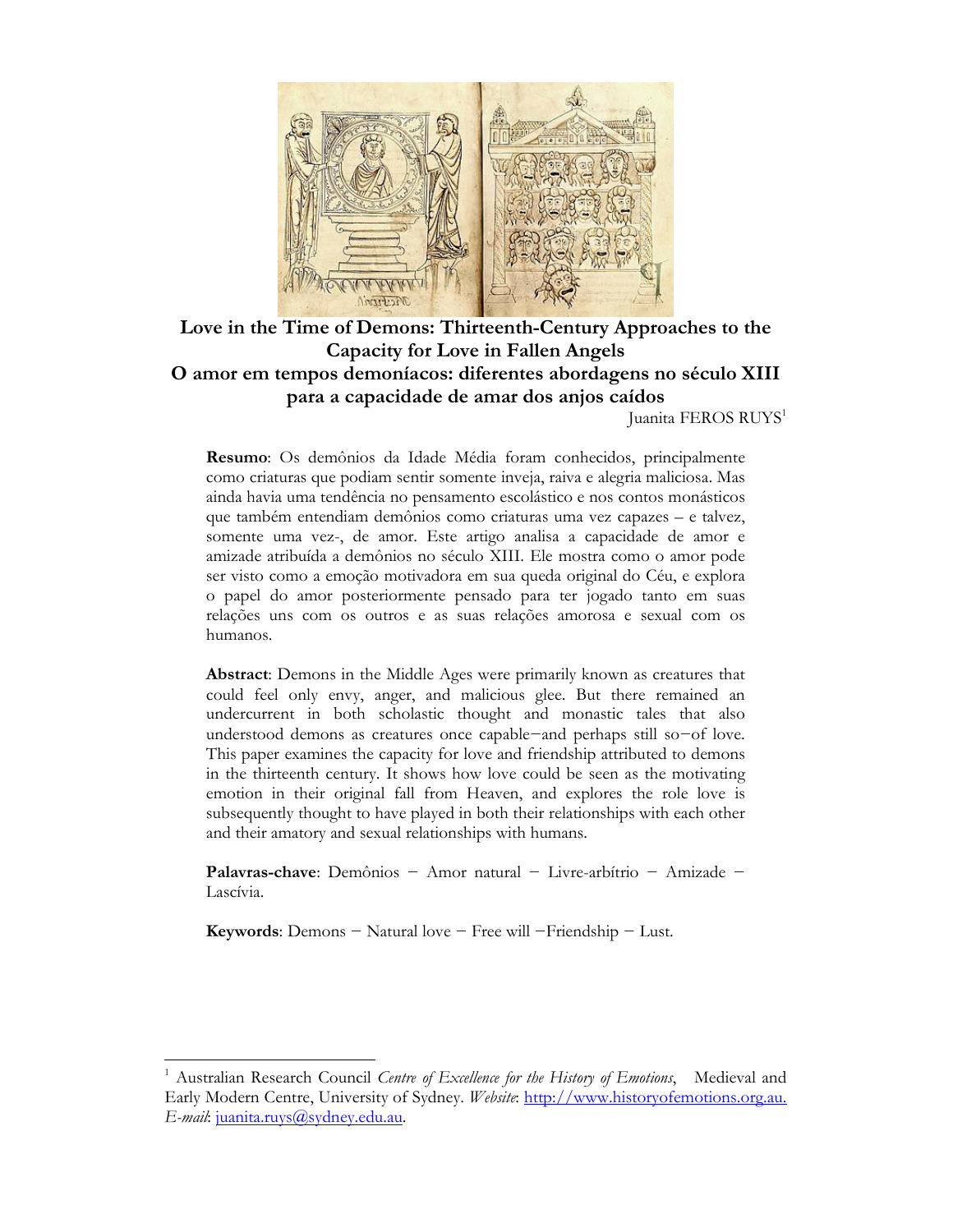

Jun-Dez 2012/ISSN 1676-5818

Recebido em 26.09.2012 Aceito em 15.10.2012

\*\*\*

Devils that glare at passers-by from church facades or leer maliciously at unfortunate sinners in medieval artworks and manuscript illuminations constitute the familiar faces of medieval demons. From the miracle tales of medieval monastic culture to high medieval scholastic explorations of the nature of the supernatural world and its inhabitants, demons are overwhelmingly characterized as irascible and malevolent beings, fuelled solely by envy, wrath, and hatred. Yet there remains a line of thought−albeit tenuous−running through these genres that remembers demons otherwise: as beings possessed of both a facility and a desire for that finest of emotions, love. This article explores the capacity for love attributed by thirteenthcentury writers to demons in the time before their fall from Heaven, while they were still angels, following their fall as a cohort united in a single aim of persecution and misery, and in their troubled relations with humans.

Thinkers in the twelfth century had explored the boundlessness of love that existed between God and the human soul in the dawning of mystic theology, the nature of desire in the flowering of both hetero- and homosexual erotic Latin verse, and the power of friendship (*amicitia*) between men (and even, in Heloise's case, between men and women), particularly within monastic contexts. Yet when it comes to conceptualizing demonic love in the thirteenth century, these ideas take a darker turn, and thinkers find the obverse to the unbounded, ineffable, invigorating love of the twelfth century.

Instead they lay bare a world in which *amicitia* can exceed its limits and efface the love that should exist between God and his creation, and where love might exist only in stunted, contingent, and defective form, misdirected in its object of affection. At the same time, they offer a tantalizing alternative glimpse of what might constitute the demonic, evoking demons who once loved wholly and powerfully, who still retain the faintest spark of a love now forever remote from them, and who are capable of being−though wrongly and possessively−in love with humans.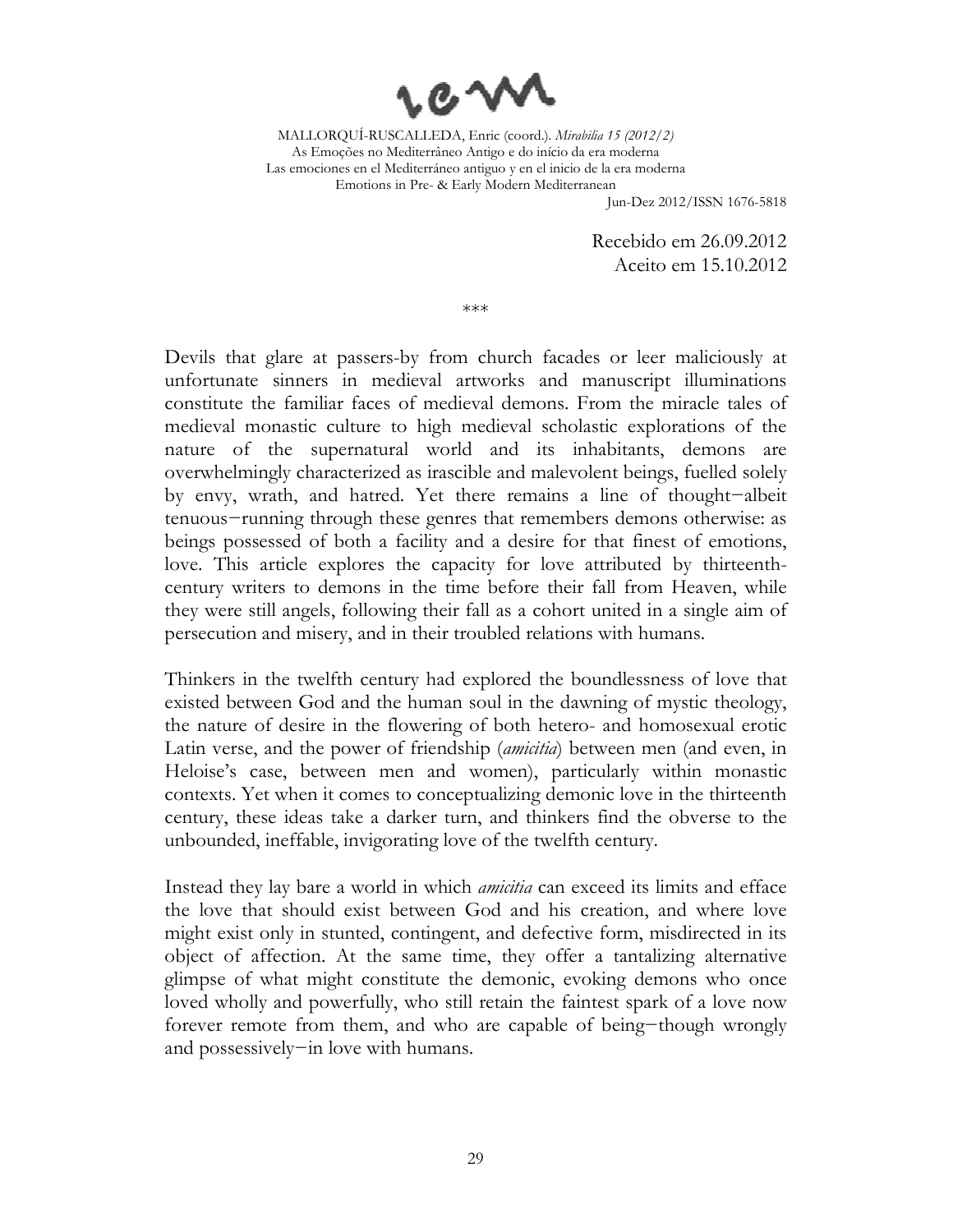

Jun-Dez 2012/ISSN 1676-5818

### **I. Why did the demons fall?**

l

What had prompted the angels, God's highest and finest creation, to turn against him was a question that absorbed Christian thinkers throughout the Middle Ages. Pride was the traditional answer: a passage from Isaiah showed that the pre-eminent angel Satan (also known as Lucifer) had, at some point following the moment of his creation, dared to covet equality with the Lord, and had been flung headlong from Heaven for his presumption.<sup>2</sup> But this solution raised its own difficulties: if the angels had been created good−which had to be the case, since God could not create evil−how had such overweening pride been engendered in the first angel? Because of the inherent goodness of God's creation, the source of Satan's pride had to be traced to something that was, in its essence, wholly and necessarily good. For some high medieval thinkers, the answer could only be found in the concept of love.

The matter is carefully defined by Vincent of Beauvais in Book I, C. XXXI, of his *Speculum naturale* where he deals with the created nature of angels and the complex relationship between love and free will in guiding their actions. Angels, he says, have a natural love ('naturalem dilectionem') by which they are able to love both themselves and God. But this natural love is twofold, consisting of voluntary and involuntary components. Involuntary love is not subject to free will and, as no action of choice is implicated in it, it is morally neutral.

Voluntary love, however, is subject to free will, and is divisible into two: friendship (*amicitia*), by which we love something for itself, and desire (*concupiscentia*), by which we love something insofar as it is good, useful, or pleasurable to us. In their original state, Vincent contends, the angels loved God naturally. But there was an angel which did not have true charity because it did not love God for God's sake, but rather for its own sake, delighting in itself above all things and wrenching proper love from its true source to its

<sup>2</sup> Isaiah 14. 12-15: 'quomodo cecidisti de caelo lucifer qui mane oriebaris…qui dicebas in corde tuo in caelum conscendam super astra Dei exaltabo solium meum…ascendam super altitudinem nubium ero similis Altissimo…verumtamen ad infernum detraheris in profundum laci' (How have you fallen from Heaven, Lucifer, you who rose in the morning…you who said in your heart 'I will ascend into Heaven, I will exalt my throne above the stars of God…I will climb above the height of the clouds, I will be like the Most High'...but you are dragged down into the depths of the abyss).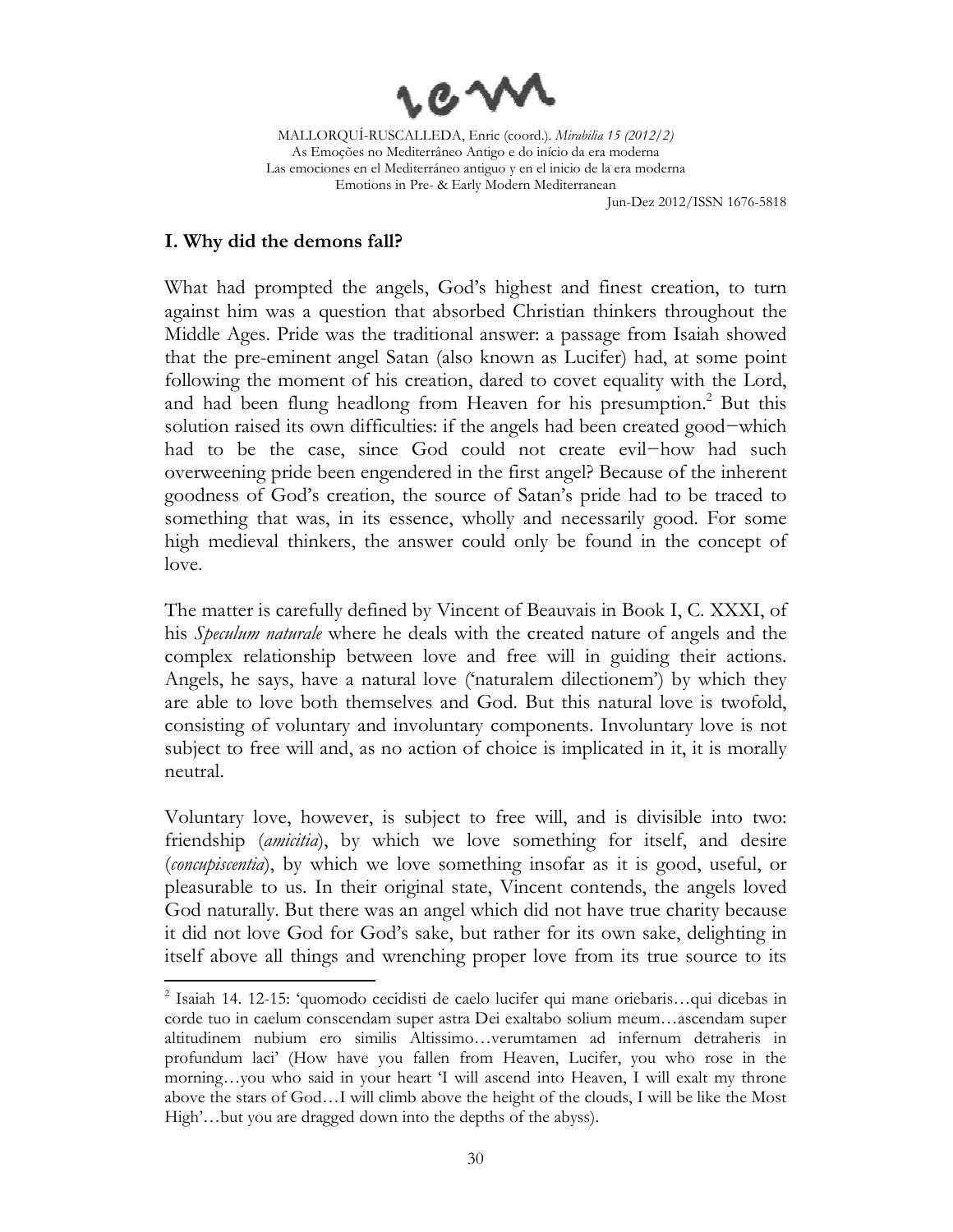

Jun-Dez 2012/ISSN 1676-5818

own good. This angel thus loved God by the love of desire for what was useful to it, but loved itself by the love of friendship, seeking its own good above all else.<sup>3</sup>

This picture is complicated by the thirteenth-century Franciscan scholar Peter John (or, 'of John') Olivi in Quaestio XLIII of his *Quaestiones in secundum librum Sententiarum* (Questions on the Second Book of the *Sentences*). Olivi agrees that the turn towards sin in the first angel must be located initially in the affect of love. Because love is the root of all emotions, so the first defect of sin must spring from a love of self that has tended towards evil, rather than from any other appetite or desire that proceeds secondarily from such vitiated self-love (such as pride, presumption, or ambition).<sup>4</sup> From this ill-tending love, which is not focused on God, but remains fixed on the self and subject to no other's will, arises presumption (which Olivi describes as a 'sensus et affectio') which ranges without limit or measure.

This vitiated and immoderate love seeks out the power it judges, in its blind presumption, to be suitable to itself−and so ambition is naturally born out of (self)-love.<sup>5</sup> From this genealogy of the passion of ambition, however, Olivi's analysis takes a fascinating turn, as he widens his scope to view the first

<sup>3</sup> VINCENT OF BEAUVAIS. *Speculum naturale*. Graz: Akademische Druck- und Verlagsanstalt, 1964. Facsimile edition of Dvaci, ex officina typographica Baltazaris Belleri, 1624, Bk I, C. XXXI, col. 41: 'Sed diligebat Angelus Deum super omnia amore concupiscentiæ, scilicet in ipso delectando super omnia. Nec tamen sequitur, quod haberet charitatem, quia non diligebat Deum propter ipsum Deum, sed propter se, scilicet retorquendo ipsam dilectionem ad commodum proprium, hoc est, non quia bonus erat, sed quia sibi vtilis erat.... Amore autem amicitiæ diligebat seipsum super omnia, scilicet volens sibi bonum super omnia.'

<sup>4</sup> FR. PETRUS IOHANNIS OLIVI, OFM. *Quaestiones in secundum librum Sententiarum*. Edited by Bernard Jansen. 3 vols. Quaracchi: Ex typographia Collegii S. Bonaventurae, 1922, Vol. 1, p. 718: 'sciendum quod sicut amor est radix omnium affectionum, sic amor sui est radix omnium affectionum non virtualium; et ideo oportet quod primus defectus peccati inchoetur in vitioso sui amore potius quam in appetitu seu desiderio procedente ab ipso'.

<sup>5</sup> *Ibid.*, 1. 719: 'Et habet plenum praedominium, quia nulli est alteri voluntati subiectus nec subici valens…Et ideo naturali ordine sibi mox ingignitur sensus et affectio praesumptionis…Quia vero vitiosus et praesumptiosus sui amor fertur sine regula et mensura ad fines suos; idcirco honorem et potestatem et reliqua sibi propter se appetibilia, quantum est ex se, appetit infinite, et praecipue si secundum suam caecam praesumptionem aestimet se aptum ad illa. Et ideo ambitio est naturaliter connexa praefato amori.'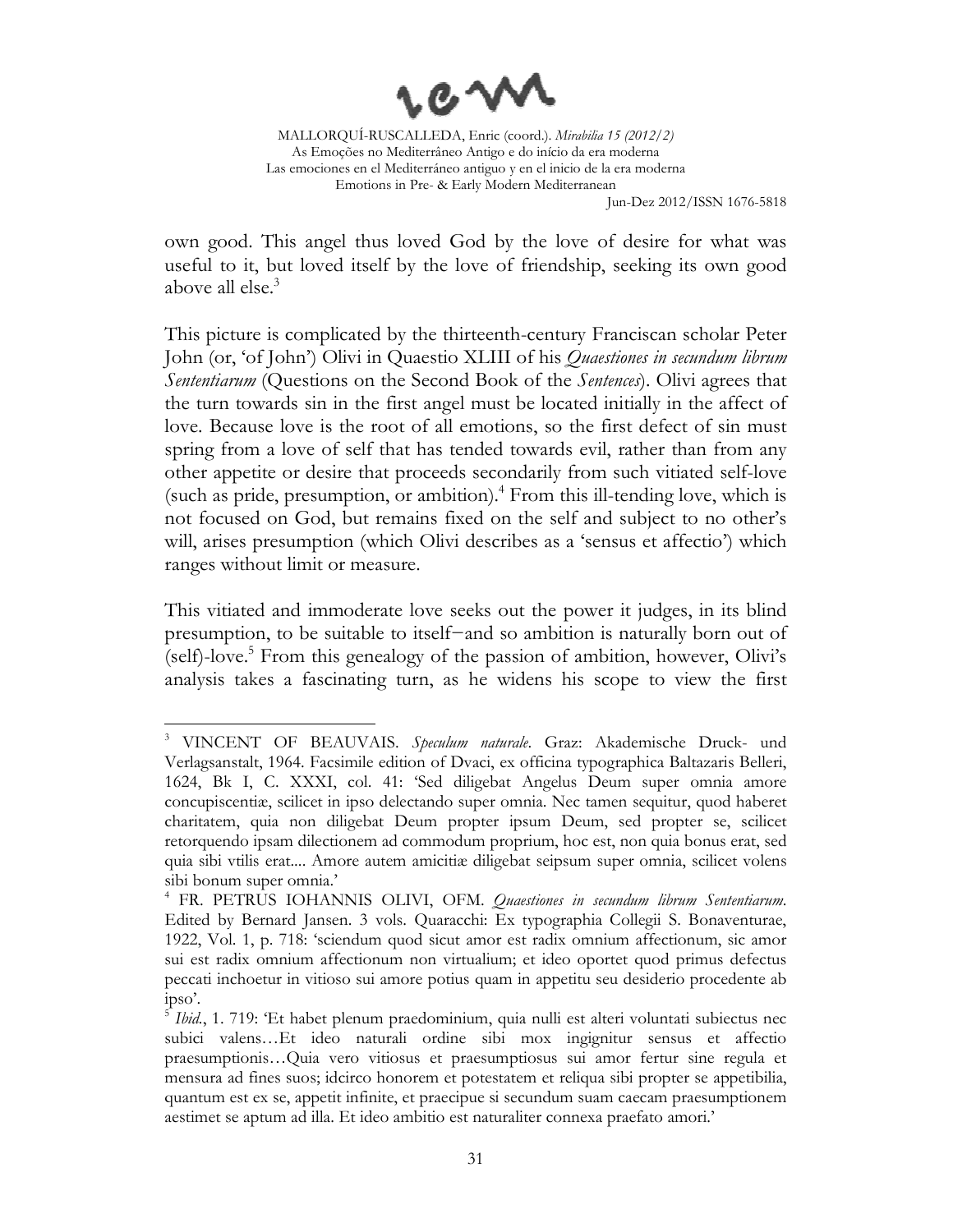

Jun-Dez 2012/ISSN 1676-5818

angel's sin as one not deriving solely from himself, but also implicating the entire angelic community. Olivi suggests that the first angel was drawn to selflove because

he saw himself reflected within each heart as if he were the singular and universal head of all, and seeing his power in each of them, he saw himself multiplied and magnified, just like a man who sees himself reflected in many mirrors at the same time.<sup>6</sup>

In effect, then, the first angel's turn towards a disordered love began both in the angelic community's love of him, which was a form of good to him (and hence an aspect of the love-form of desire), and in the love-form of friendship, by which he loved himself as much in himself as in others.<sup>7</sup>

But while it might be possible to make a case for one angel−especially the preeminent angel−falling through an inordinate love of self that led to overweening pride and ambition, could this same motive be applied to all the angels that fell? Surely the angels of the lower orders could not have been operating under the same desire for equality with God that apparently overtook Satan? As Jean de Paris observes in this context, a pauper does not immediately seek to be a king, but more modestly desires some status simply a little higher than his own. Just so, the angels of the lower orders could not have been seeking equality with God, as Satan was, when they rebelled.<sup>8</sup>

<sup>6</sup> *Ibid.*, 1. 719: 'Et ideo primus angelus facilior fuit ad se ipsum amandum in tota universitate angelorum et omnium creatorum sibi subiecta quam sumendo se sine illis, et praecipue quia in quolibet illorum sentiebat se quasi duplicari; videndo enim se esse in corde uniuscuiusque tanquam singulare et universale caput omnium et videndo potestatem suam super unumquemque, sic videbat se multiplicatum et magnificatum, sicut homo qui videt se simul in multis speculis.'

<sup>7</sup> *Ibid.*, 1. 720: 'Quia vero tota universitas ut ab eo dilecta sibi et propter se ipsum habuit rationem boni concupiscibilis tanquam obiectum amoris concupiscentiae: idcirco inchoatio deordinationis amoris videtur potuisse inchoari aut in praefato amore concupiscentiae aut in amore amicitiae quo se ipsum tam in se quam in omnibus amabat.'

<sup>8</sup> JEAN DE PARIS (QUIDORT). *Commentaire sur les Sentences: Reportation*. Edited by Jean-Pierre Muller. 2 vols. Rome: Herder, 1961-64, Vol. 2 (1964), D. VI, Q. 6, p. 91: '…quia angelus appetiit aequalitatem Dei. Sed si fuisset de inferiori ordine, istud non ita cito appetivisset, sed prius aliquid intermedium. Sicut pauper homo non immediate appetit se esse regem, sed aliquid medium inter ipsum et regem.'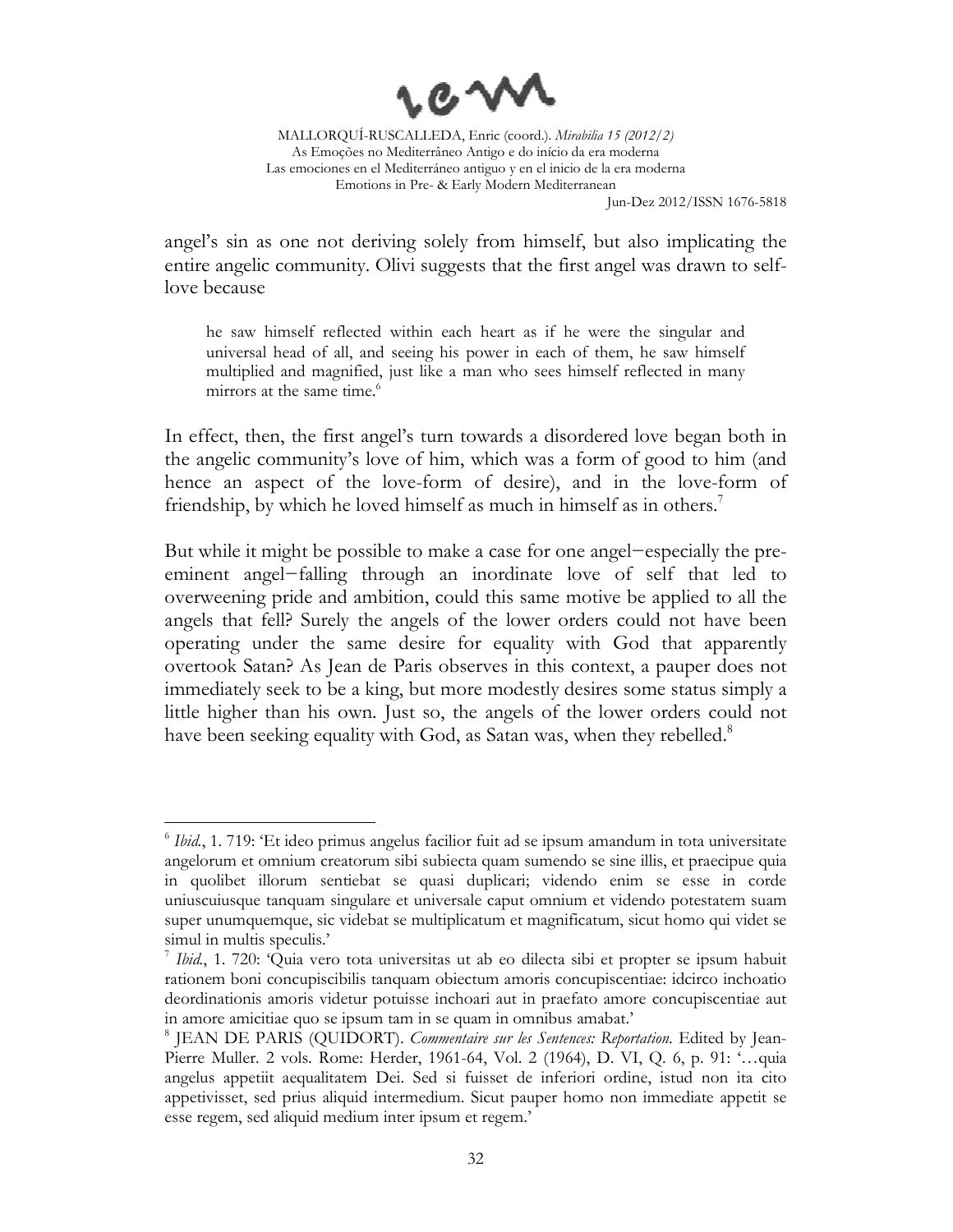

Jun-Dez 2012/ISSN 1676-5818

In his *Summa theologiae*, Thomas Aquinas suggests that Satan induced the other angels to fall, not by compelling them, but through a kind of exhortation, although he does not specify what form this might have taken.<sup>9</sup> Yet even if angels, as purely intellective beings, could instantly have perceived and consented to Satan at the moment that he expressed (through whatever kind of angelic communication system) his intention, as Aquinas avers,<sup>10</sup> this still leaves open the question of *why* they did so: what would have induced the angels to band together with each other under the leadership of one of their own against their Lord and Creator? And if pride were the motivating factor amongst all the angels, why should angels who baulked at being under the yoke of God have then been happy to subject themselves to one who was far inferior to him, and in fact created by him?

The scene has already been set by Olivi for the (perhaps surprising) answer: the lesser rebellious angels were swayed by the emotion of love. In Heaven, Olivi suggests, the angels visibly enjoyed each others' company, and, in comparison with each other, God was to them both unseen and absent. Because feelings will always be more easily and more powerfully swayed by the visible experience of a beloved good than by a good that might be greater, but which is far absent and not visibly experienced, so the angels were more attuned to their own company than to  $God's<sup>11</sup>$  Indeed, as a community, the angels were almost like one body, the lesser angels being linked to the first angel like limbs connected to a head, and they saw themselves in the first angel just as sons do in their father's heart.<sup>12</sup>

<sup>9</sup> THOMAS AQUINAS. *Summa Theologiae* (hereafter ST). In *Corpus Thomisticum*. Edited by Enrique Alarcón. http://www.corpusthomisticum.org/iopera.html. Pars 1, Q. 63, a. 8, co: 'Respondeo dicendum quod peccatum primi Angeli fuit aliis causa peccandi, non quidem cogens, sed quadam quasi exhortatione inducens.'

<sup>&</sup>lt;sup>10</sup> *Ibid.*, 1, Q. 63, a. 8, ad 1: 'in eodem instanti in quo primus Angelus suam affectionem intelligibili locutione expressit, possibile fuit aliis in eam consentire.'

<sup>&</sup>lt;sup>11</sup> Quaestiones in secundum librum Sententiarum, ed. Jansen, 1. 717: 'licet ipsi cognoscerent Deum, non tamen ipsum visibiliter videbant, sicut se ipsos, nec fruebantur eius visibili societate, sicut sua societate visibiliter fruebantur. Unde eorum intellectus ferebatur in Deum ut absentem, quamquam longe altiori modo ferrentur in Deum quam nos. Inter cetera autem ad quae facillime et vehementissime movetur affectus est visibilis experientia boni amati, quamquam sit secundum se longe minus quam sit aliud bonum absens et visibiliter inexpertum.'

<sup>12</sup> *Ibid.*, 1. 720: 'sic erant ei connexi sicut membra suo capiti et sic videbant se esse in illo sicut filios in corde patris.'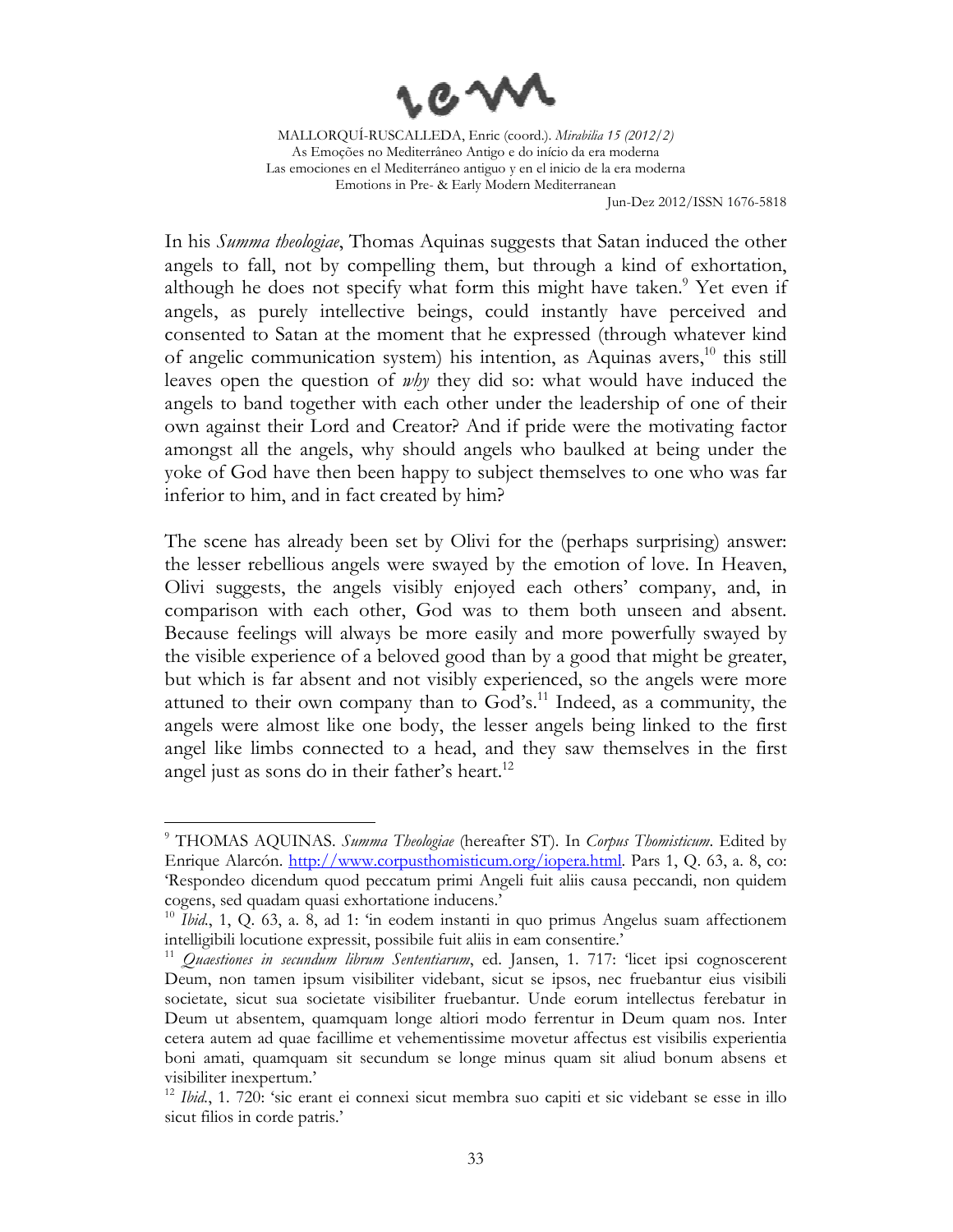

Jun-Dez 2012/ISSN 1676-5818

In a telling metaphor that raises and twists the question of temptation and fall, Olivi posits that the company of the first angel was as beloved and delightful to the lesser angels as the company of Eve was to Adam.<sup>13</sup> And so the lesser angels sinned by loving the first angel for himself beyond due measure, and for loving themselves in him and in relation to him. They were proud through his pride and gloried in his glory as though it were their own, since it was as if, through the bond of love, together they formed one body.<sup>14</sup> Consequently, it became completely contrary to both their natural bond and their will that they should be separated from him and his friendship<sup>15</sup>−and so they fell with him.

Permeating Olivi's arguments here is a fundamental suspicion of experiential knowledge. The angels in Heaven wrongfully enjoy each other's society to excess because they have visible experience ('visibilis experientia') of it; by the same token they do not value as greatly as they should God's presence because it is a good not visibly experienced ('visibiliter inexpertum'). That God's presence can be so devalued by an experiential outlook fundamentally highlights the epistemological deficiencies of experience. This same distrust also manifests itself in Olivi's treatise on the pagan philosophers, *De perlegendis philosophorum libris*, where Olivi critiques the experiential form of knowledge employed by the pagan philosophers, always reasserting the absolute primacy of spiritual knowledge and faith.<sup>16</sup>

Thus he comments that it is the nature of children to rely on sense perception alone, whereas God teaches through the principles of faith, which are above

<sup>13</sup> *Ibid.*, 1. 720: 'si societas Evae fuit Adae amabilis et desiderabilis: non mirum, si societas primi angeli fuit angelis inferioribus amabilis et delectabilis'.

<sup>&</sup>lt;sup>14</sup> *Ibid.*, 1. 721: 'ipsi vero ponuntur consequenter peccasse, illum sibi indebite amando et se ipsos in illo seu in relatione ad illlum et in complacentiis et desideriis ac praesumptionibus et confidentiis tali amori annexis. Et attende quod ea ratione qua per nexum amoris erant unum illi in illius gloria quasi in sua superbiebant et gloriabantur et etiam in gloria omnium consociorum, quia totum erat unum corpus ex capite et membris compactum.'

<sup>&</sup>lt;sup>15</sup> *Ibid.*, 1. 720: 'ideo sequestrari ab illo et ab amicitia illius secundum se et absolute erat contrariissimum naturali nexui et voluntati eorum. Pro quanto autem erat eis visibilior quam Deus, pro tanto potuerunt faciliter ferri in illum absque relatione in Deum.'

<sup>16</sup> FR. PETRUS IOHANNIS OLIVI. *De perlegendis philosophorum libris*. In Ferdinand Delorme, 'Fr. Petri Joannis Olivi tractatus "De perlegendis Philosophorum libris"', *Antonianum*, 16 (1941), 31-44, p. 38: 'Principia enim veritatis spiritualissima sunt et abstractissima, quae animalis homo non potuit percipere, quia eorum examinatio seu experientia non est sensualis, sed potius spiritualis.'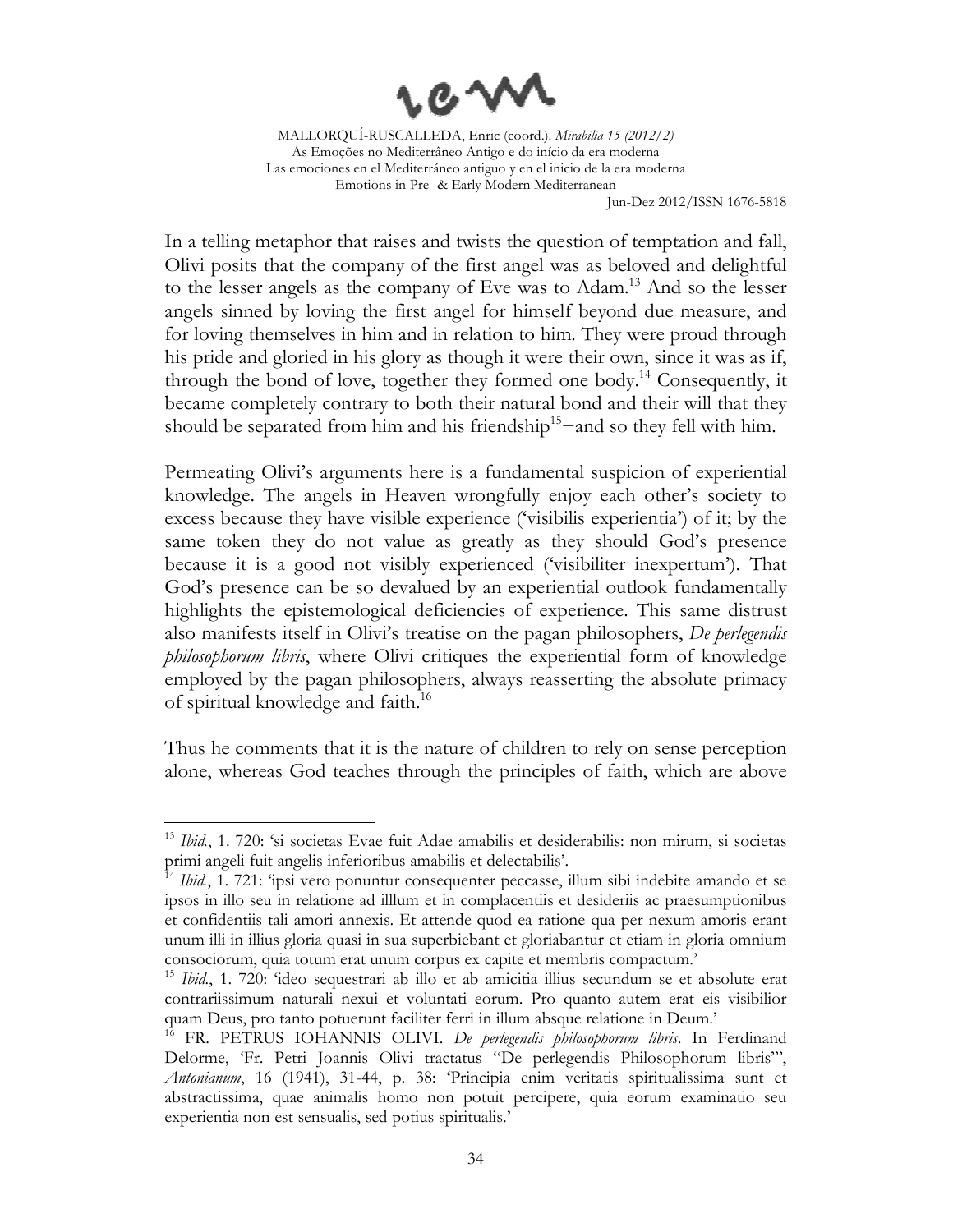

Jun-Dez 2012/ISSN 1676-5818

sense perception.<sup>17</sup> The potentially rebellious angels in heaven, with their reliance on knowledge and affinity through contiguity, and their consequent lack of appreciation of God as remote, thus function as forerunners of the pagan philosophers who will be similarly misled by trusting experiential knowledge ahead of divinely received knowledge.

Trusting in the teaching of experience rather than in faith, both demons and pagan philosophers become proud and presumptuous,<sup>18</sup> and therefore err. Olivi thus powerfully constructs love as a passion−one that is almost viral in its operation−that swept through the angelic community in Heaven, precipitating the birth of pride and ambition in the first angel and contributing to the rebellion and fall of the others.

# **II. Are demons capable of love in their fallen state?**

l

If demons loved themselves and each other when they were splendid angels in Heaven, does that mutual love still pertain now that they have fallen from glory? Considering this question, Vincent of Beauvais calls again upon the distinction he had outlined earlier between love as a natural inherent emotion and love as a result of a free will choice. The demons, he asserts, have been created so that they naturally bear the capacity for love, but this love is morally indifferent because it is necessitated: 'For whether it wants to or not, every demon loves itself, and God. And for that reason in these impulses there is neither merit nor demerit, because they are wholly natural'.<sup>19</sup>

When it comes to their own will, however, demons choose the opposite of love: 'But by their rational will, which is free, they hate God. And they wish that he would not exist, if that could be.... They also hate every created being except themselves.<sup>20</sup> So perverse has their relationship to other beings

<sup>17</sup> *Ibid.*, p. 39: 'Pueri enim sunt, qui solis sensibus vacant….Hanc autem stultitiam virga crucis fugat docens nos sumere principia fidei, quae sunt supra sensum.'

<sup>18</sup> *Ibid.*, p. 41: 'attende quod ipsi tradiderunt vane, tum quia cum ausu temerario et praesumptuoso, absque scilicet ducatu debito supremi magistri, tum quia cum modo curioso et fatuoso, quia scilicet non aspexerunt simplicitatem divini eloquii...'.

<sup>19</sup> VINCENT OF BEAUVAIS. *Speculum naturale*. Bk II, Cap. CXXIX, col. 158: 'Nam velit nolit, quilibet dæmon diligit se, & Deum. Et ideo in his motibus non est meritum, neque demeritum, quia pure naturales sunt.'

<sup>20</sup> *Ibid*., col. 158: 'Voluntati autem rationali, quæ est libera, habent odio Deum. Et vellent eum non esse, si fieri posset.... Habent etiam odio omnem creaturam præter se.'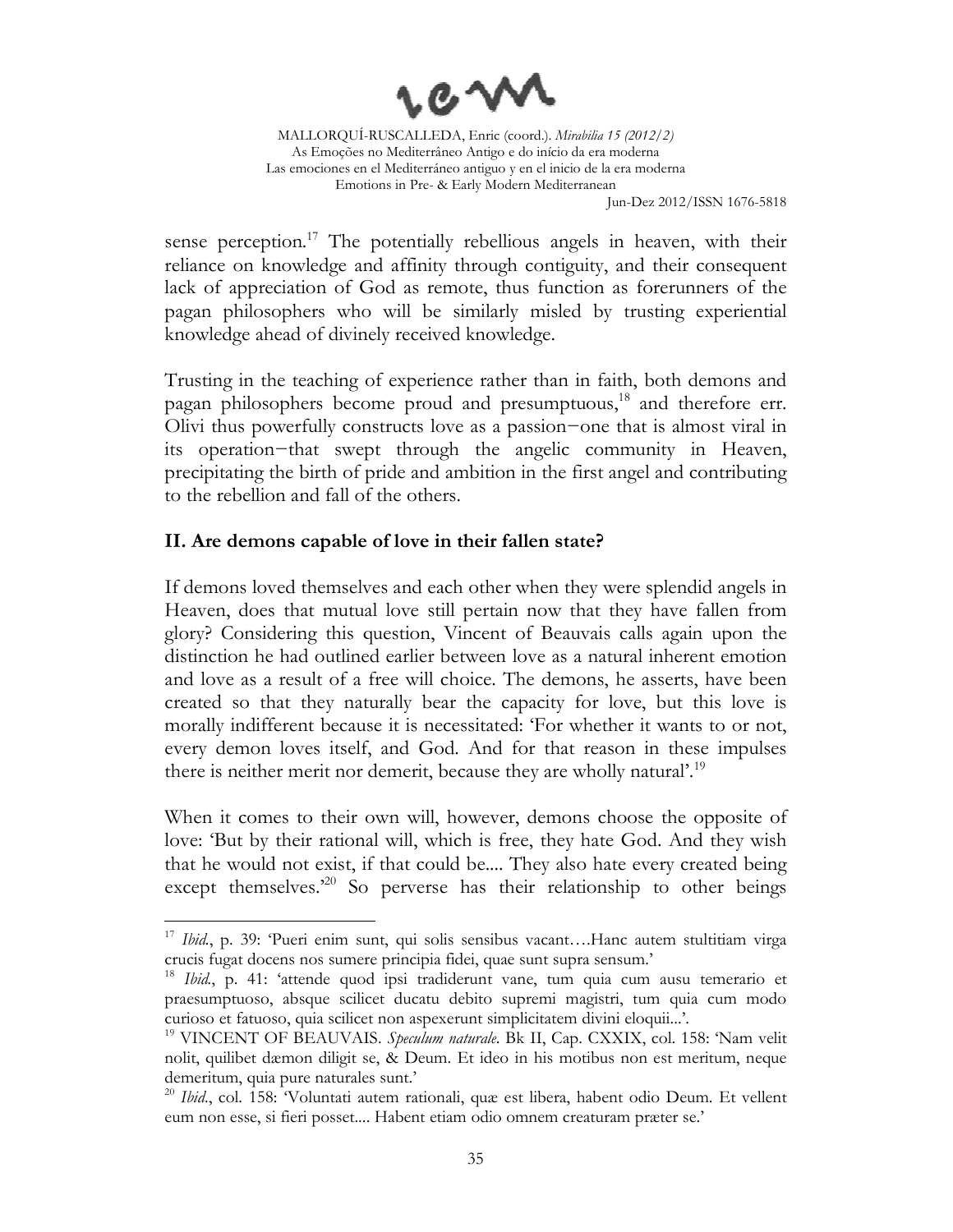

Jun-Dez 2012/ISSN 1676-5818

become that they are held in a tension between loathing the existence of other creatures while desiring it for their own evil ends:

And every demon regarding another wishes simply that it did not exist, just the same as all other created beings. And yet in a certain way it wants that being to exist, namely so that it can harm it. For they applaud one another and delight together in their capacity to do harm: but each one hates each creature in so far as it is a created being, just as they also hate the Creator. $21$ 

Yet even with all this capacity for hatred, Vincent contends, they are not able to extinguish in themselves that fundamental natural love that promotes selfinterest and preservation: 'For in no way is the natural affection in them able to be corrupted to this extent, that they should hate themselves, since their nature itself cannot support this, because it is necessarily a friend to itself and seeks its own good.<sup>22</sup> This is a position that meshes with Aquinas's discussion of love and hate as passions of the soul, in which Aquinas makes it clear that it is impossible for anyone to hate himself, properly speaking.<sup>23</sup>

Vincent concludes his discussion by positing another fine distinction, the subtlety of which is expressed in his opposition of the terms 'effectum' (action, effect) and 'affectum' (natural love), as he declares that although 'the devil hates himself through deed ('per effectum'), namely through having corrupted himself through sin, yet he loves himself through natural feeling ('per affectum')'.<sup>24</sup> With good reason, then, does the 1624 edition of the

<sup>21</sup> *Ibid*., col. 158: 'Et quilibet dæmon de alio simpliciter vellet eum non esse, sicut & alias creaturas. Et tamen quodammodo vult eam esse, scilicet vt noceat. Ex hoc enim quod nocent applaudunt sibi inuicem, & congaudent: sed quilibet odit omnem creaturam inquantum est creatura, sicut & creatorem.'

<sup>&</sup>lt;sup>22</sup> Ibid., col. 158: 'Nam nullo modo potest in eo adeo corrumpi naturalis affectio, vt odiat se, quia hoc ipsa natura non patitur, quia de necessitate sibi est amica, & appétit commodum suum.'

<sup>&</sup>lt;sup>23</sup> THOMAS AQUINAS. ST, IaIIae, Q. 29, a. 4 co: 'Respondeo dicendum quod impossibile est quod aliquis, per se loquendo, odiat seipsum. Naturaliter enim unumquodque appetit bonum, nec potest aliquis aliquid sibi appetere nisi sub ratione boni…. Amare autem aliquem est velle ei bonum, ut supra dictum est. Unde necesse est quod aliquis amet seipsum; et impossibile est quod aliquis odiat seipsum, per se loquendo.' See also the discussion in MINER, Robert. *Thomas Aquinas on the Passions: A Study of*  Summa Theologiae *1a2ae 22-48*. Cambridge: Cambridge University Press, 2009, pp. 146- 147.

<sup>&</sup>lt;sup>24</sup> VINCENT OF BEAUVAIS. *Speculum naturale*, col. 158: 'Sic ergo diabolus odit quidem se per effectum, scilicet se corrumpendo per peccatum, tamen diligit se per affectum.'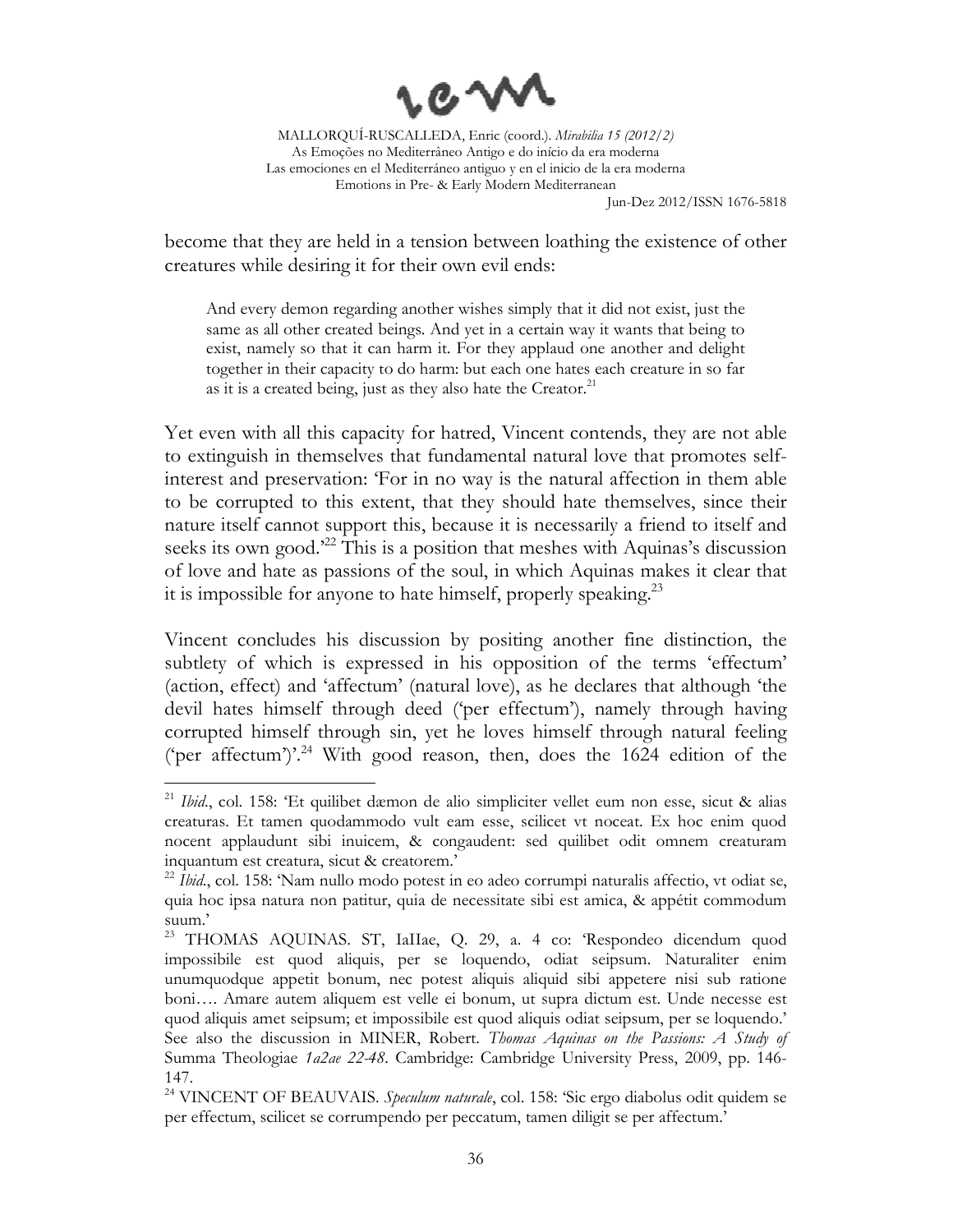

Jun-Dez 2012/ISSN 1676-5818

*Speculum* offer as a summary of this chapter the marginal gloss: 'A demon loves and hates itself' ('Dæmon sese diligit & odit').

Scholastics had dealt with the issue of order and hierarchy amongst demons, coming to the conclusion that following their fall, demons existed within ranks of superior and inferior beings who respectively gave and took orders.<sup>25</sup> This raised the question of how such proud and envious creatures as demons might be able to work together towards the common goal of perverting humanity without erupting into internecine strife and discord.

William of Auvergne transforms this apparently simple question into a searching analysis of the emotions and motives of demons in their fallen state. Turning the question this way and that, William raises then negates possible explanations for demonic behaviour, tellingly evoking human precedents and parallels to give insight into demons' actions, and in the process powerfully anthropomorphizing these spiritual creatures.

William notes that demons are constrained by God to obey their master, so it should not be concluded from their lack of rebellion against him that they necessarily exist in happy accord with each other. Nothing should lead one to posit that patience, humility, peace, or love exist amongst them, since they are able to obey their master and make war against humanity without them.<sup>26</sup> They act solely out of hatred and wrath towards both God and humanity and this alone is the feeling ('affectione') by which they are animated.<sup>27</sup> As to the

<sup>25</sup> See for instance PETER LOMBARD. *Sentences*. In *Sententiarum Liber Secundus*. The Franciscan Archive. http://www.franciscan-archive.org/lombardus/II-Sent.html. Bk II, D. VI, c. 4; THOMAS AQUINAS. ST, 1, Q. 109, arts 1 and 2; BONAVENTURE, *Commentary on Sentences*. In *Commentaria in quatuor libros Sententiarum*. The Franciscan Archive. http://www.franciscan-archive.org/bonaventura/sent.html. Bk II, D. VI, art. 3, qs 1 and 2.

<sup>26</sup> WILLIAM OF AUVERGNE. *De universo*. In Guilielmi Alverni Episcopi Parisiensis, *Opera Omnia*. 2 vols. Frankfurt-am-Main: Minerva, 1963. Facsimile edn of Aureliae, ex typographia F. Hotot, 1674. Vol. I. III-IIae, c. XV, p. 1045aB: 'Et ex eadem causa contra eundem rebellare nolunt, etiamsi possent, non possunt autem, cogente eos creatoris justitia, & ligante, ne contra principem aliquid possint. Manifestum igitur est, quia non cogeris per ea, quæ præcesserunt, concedere, vel confiteri patientiam, vel humilitatem, apud eos esse, vel in ipsis; similter neque pacem, aut amorem; cùm præter istas virtutes, & sine illis, & obedire principi suo, & impugnationem nostram possint.'

<sup>27</sup> *Ibid*., III-IIae, c. XV, p. 1045aB: 'Ex his igitur advertere potes, ex qua affectione, vel intentione nequissimo principi suo obedient, videlicet in odium creatoris, & hominum.'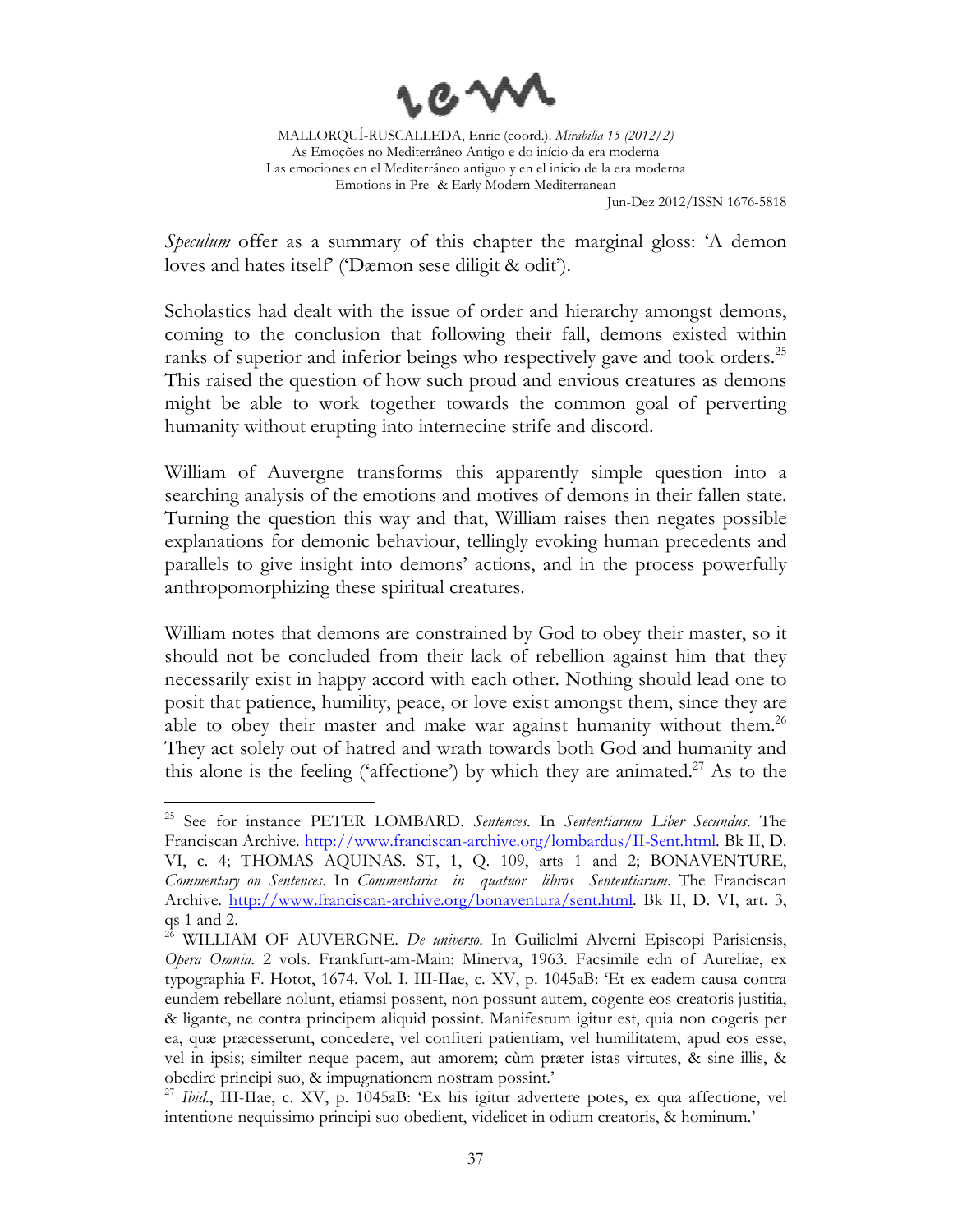

Jun-Dez 2012/ISSN 1676-5818

question whether there can be love or peace between them, William concedes, as Vincent of Beauvais above, that there was at one time a certain natural love amongst them.<sup>28</sup> Now, however, it has been utterly blocked and extinguished by 'wrath, hatred, pride, envy, and other extremely poisonous passions of this sort', just as often happens amongst humans.<sup>29</sup> Compassion is totally foreign to them since 'the vehemence of the wickedness of these sorts of spirits does not permit them to wish for good, or to desire it for one another, or even to contemplate it', and totally annihilates whatever capacity for good affections they might have had. $30$ 

Fundamentally, since they lack proper fear of God, demons will always lack love.<sup>31</sup> It might be the case that in some way they still bear their original capacity for love in attenuated root form; this has been so damaged and stunted, however, that it cannot ever bear the expected fruit of love.<sup>32</sup> Finally, William posits the ultimate objection to demons' capacity to love each other: 'If the immense and unimaginable goodness of the Creator does not move them, or arouse in them the affection of natural love at least, how could what are infinitely lesser creatures be sufficient to arouse the feeling of either natural or dutiful love in them?<sup>33</sup>

William's is clearly a scholastic approach to the capacity for love in demons that interrogates the question from multiple angles, offering hypotheses and

<sup>28</sup> *Ibid*., III-IIae, c. XV, p. 1045aC: 'Quòd si quis quærat an amor, & pax, sit apud eos, vel inter eos, naturaliter quippe se invicem dilexerunt.'

<sup>29</sup> *Ibid*., III-IIae, c. XV, p. 1045aC: 'qualiter igitur naturalis dilectio, & quam ob causam extincta est in ipsis…Dico, quia quemadmodùm videtur in hominibus, iram, & odium, superbiam, invidiam, & alias hujusmodi pestilentissimas passiones, naturalem dilectionem, adeò impedire, & quasi suffocare.'

<sup>30</sup> *Ibid*., III-IIae, c. XV, p. 1045aD: 'vehementia malignitatis hujusmodi spirituum non permittit eos bonum velle, vel desiderare in alterutrum, sed nec etiam cogitare; præsertim cùm adeò illos occupet, possideatque malignitas, ut penè nihil, si tamen eis aliquid bonæ affectionis reliquerit.'

<sup>31</sup> *Ibid*., III-IIae, c. XV, p. 1045aD: 'Quia non est timor Dei ante oculos eorum; similiter neque amor.'

<sup>32</sup> *Ibid*., III-IIae, c. XV, p. 1045bA: 'nisi quis dicat amorem ipsum potentiam amandi naturalem, quæ etsi radicaliter in illis remanet, adeò læsa, adeòque impedita est, ut fructus debitus ex ea nasci, vel exire non possit.'

<sup>33</sup> *Ibid*., III-IIae, c. XV, p. 1045bB: 'Si immensa, & incogitabilis bonitas creatoris non movet eos, sive excitat in eis dilectionis saltem naturalis, affectum, quomodò quæ in infinitum minora sunt, sufficient vel illum, vel qui pietatis est affectum excitare in illis?'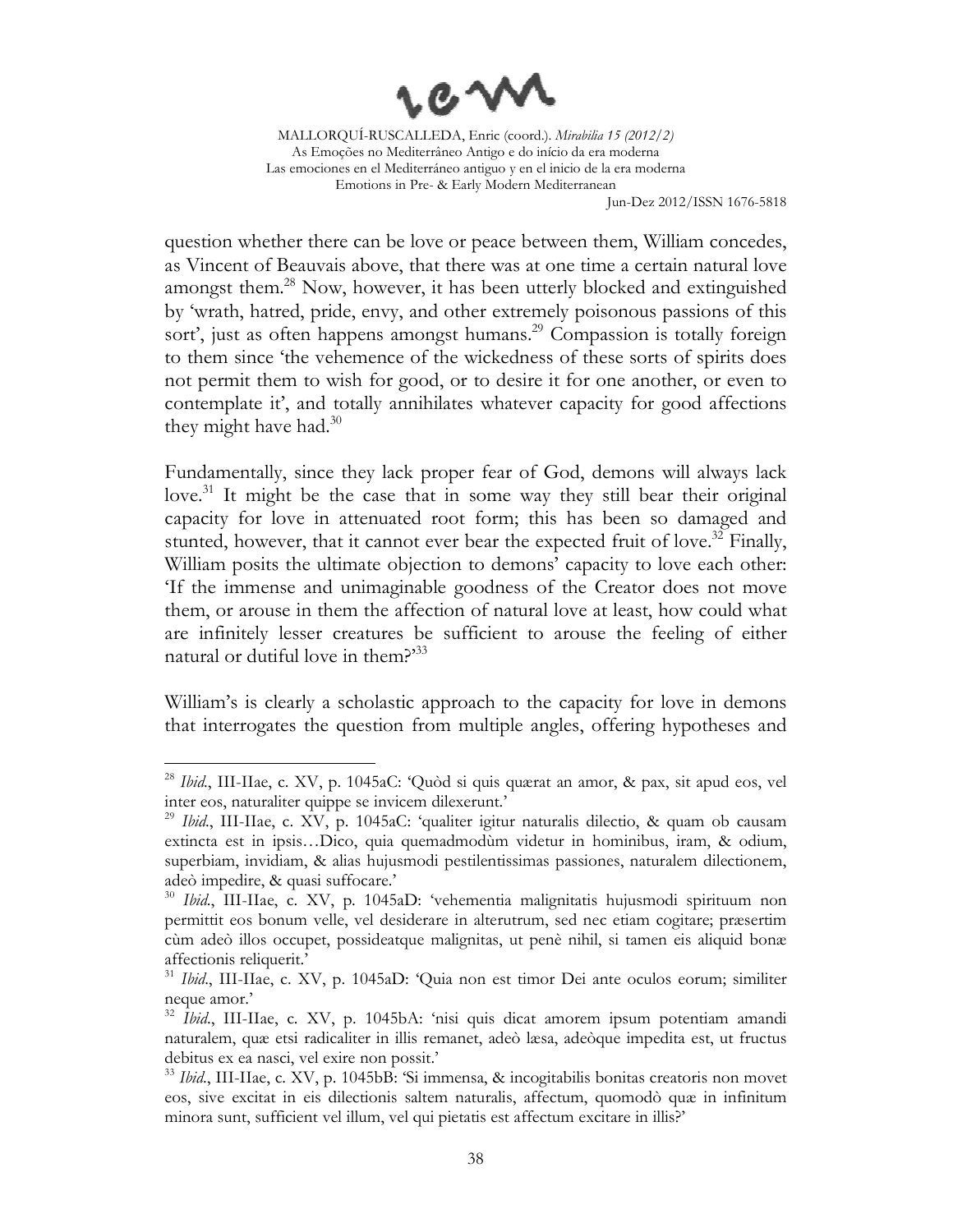

Jun-Dez 2012/ISSN 1676-5818

rebuttals before coming to a conclusion. It is fascinating, therefore, to see the same ideas manifesting themselves in other religious contexts intended for less sophisticated audiences. In his collection of miracle tales designed for the instruction of novices, the *Dialogus miraculorum*, Caesarius of Heisterbach provides a critical examination of the relationship between belief, knowledge, and love in the world of demons. Here the matter turns upon the a slight but semantically crucial case distinction in the Latin form of God's name. The Monk, the senior figure in this instructive dialogue, is relating to the Novice a tale about a provocative and troublesome demon who can ape the grammatically incorrect prayers and creeds he has heard recited by lazy and unlearned people.

This demon begins the Apostle's Creed: 'Credo Deum Patrem omnipotentem' ('I believe God, father almighty'). Several people pull him up on this, correcting him: 'You should say, I believe *in* God' ('Cui...quidam dicerent: Dicere debes, Credo in Deum'). The demon tries again, this time using the dative: 'Credo Deo' ('I believe God'). Several learned men, understanding that the demon is deliberately trying to avoid the meaning of the accusative, demand that he say: 'Credo in Deum' ('I believe *in* God'), but in no way can the demon be induced to speak these words. When the Novice asks the Monk to explain the distinction between these various syntactical forms, the Monk replies: 'To believe *in* God is to go through love towards God, just as the Saviour says: "Everyone who lives and believes in me will have eternal life"<sup>34</sup>

The demon, by contrast, is simply admitting that he acknowledges God's existence. The Monk explains: 'As the Apostle James says, the demons believe and they tremble, but they do not love. They believe that God exists, they believe that his words are true, but they do not believe *in* him, because they do not love him'.<sup>35</sup> Demons are thus shown, in the general understanding of the thirteenth-century monastic (Cistercian) world, to be fundamentally intelligent and knowledgeable−not to mention clever and cheeky−but utterly without the capacity to love their Creator.

<sup>34</sup> CAESARIUS OF HEISTERBACH. *Dialogus miraculorum*. Edited by Joseph Strange. 2 vols. Cologne, Bonn, and Brussels: J.M. Heberle, 1851. Vol. 1, D. III, cap. VI, p. 117 'Credere in Deum, est per dilectionem ire in Deum. Unde Salvator ait: *Omnis qui vivit, et credit in me, habet vitam aeternam*.'

<sup>35</sup> *Ibid.*, p. 117: 'Daemon, sicut dicit Apostolus Jacobus, credit et contremiscit, sed non diligit. Credit Deum esse, credit vera eius verba esse, sed non credit in eum, quia non diligit eum.' See James 2. 19: 'et daemones credunt et contremescunt'.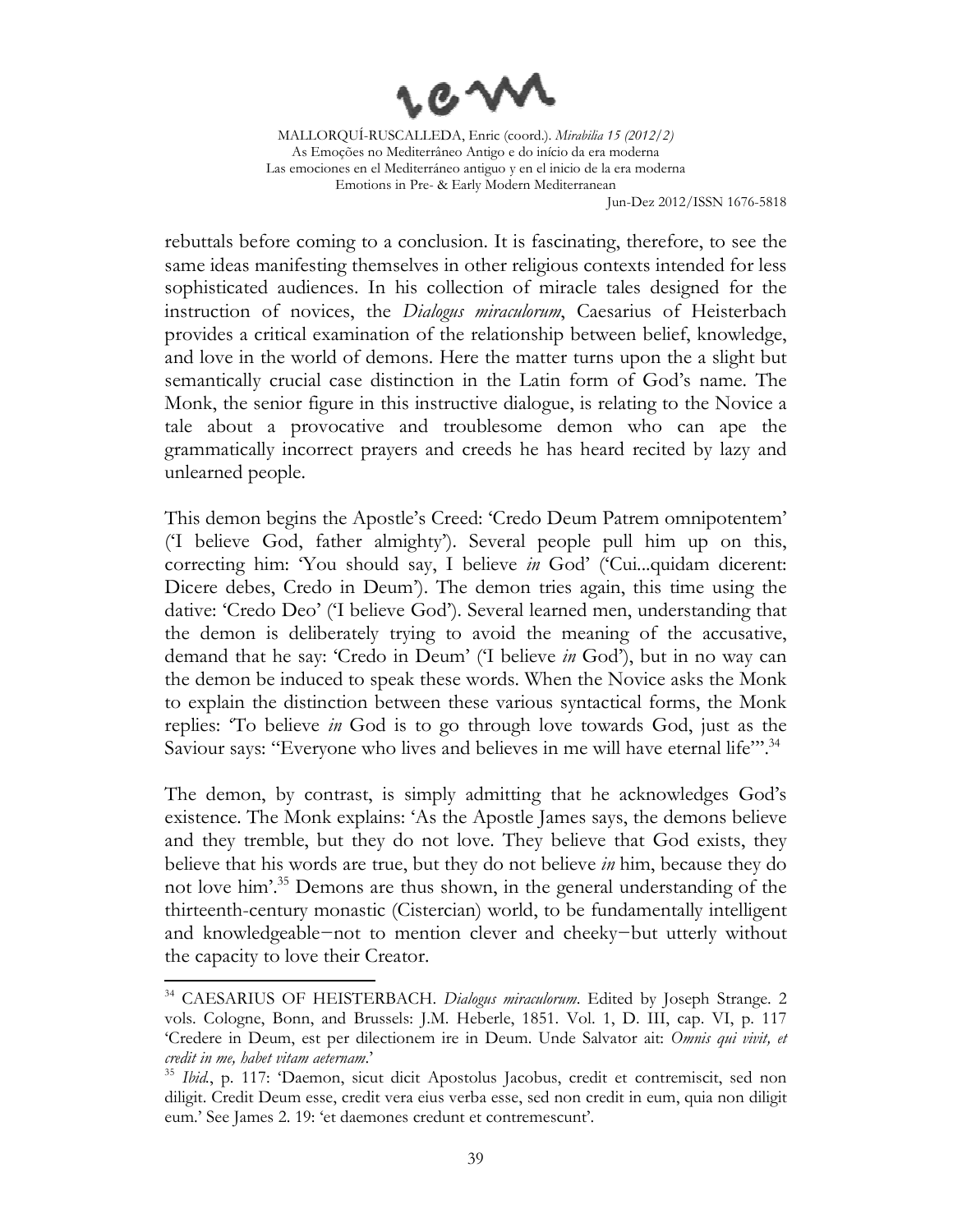

Jun-Dez 2012/ISSN 1676-5818

## **III. Do demons ever love humans?**

l

A survey of medieval approaches to the capacity of demons to feel love would not be complete without touching on the complex question of the potential for love between demons and humans. Medieval speculations on this topic largely focused the physical aspect of such love, in terms of lust and the possibility of inter-species sexual relations (an issue that would become fraught in the early modern period with respect to the witch craze).

In fact, the question of miscegenation between angels/demons and humans had been a matter of concern since the earliest days of the Christian Church, as Paul's admonition to women to cover their heads 'on account of the angels' ('propter angelos') in 1 Corinthians 11. 10 makes clear.<sup>36</sup> This has been recognized as a reference to the 'Watcher Angels' of Genesis (Gen. 6. 1-4) who reputedly came down to earth in the earliest times and mingled with human women, drawn by their beauty ('quod essent pulchrae'), thus engendering a race of giants or heroes.<sup>37</sup>

Medieval scholastic philosophy was, however, quite firm in denying the possibility of demonic lust or desire as a goad to such miscegenation. In his *Summa theologiae*, Aquinas notes that although it may seem that demons are disposed towards carnal delights, in fact what they truly delight in is drawing humans into sin. Consequently, although they may strive to achieve this through sexual temptation, in such situations they are acting solely out of envy, not lust.<sup>38</sup>

<sup>&</sup>lt;sup>36</sup> 1 Cor. 11. 10: 'ideo debet mulier potestatem habere supra caput propter angelos'.

 $37$  Gen. 6. 2: 'videntes filii Dei filias eorum quod essent pulchrae acceperunt uxores sibi ex omnibus quas elegerant.' This reference was read in this way by, for instance, Tertullian: see ELLIOTT, Dyan. 'Tertullian, the Angelic Life, and the Bride of Christ'. In *Gender and Christianity in Medieval Europe: New Perspectives*. Edited by Lisa M. Bitel and Felice Lifshitz. Philadelphia: University of Pennsylvania Press, 2008, pp. 16-33. For several contextual studies of the origins of the myth of the 'Watcher Angels', see also *The Fall of the Angels*. Edited by AUFFARTH, Christoph and Loren T. STUCKENBRUCK. Leiden and Boston: Brill, 2004. And GIULEA, Dragos-Andrei. 'The Watchers' Whispers: Athenagoras's *Legatio*  25, 1-3 and the *Book of the Watchers*'. *Vigiliae Christianae*, 61 (2007), 258-81.

<sup>&</sup>lt;sup>38</sup> THOMAS AQUINAS. ST, I, q. 63 a. 2 ad 1: 'Ad primum ergo dicendum quod Daemones non delectantur in obscenitatibus carnalium peccatorum; quasi ipsi afficiantur ad delectationes carnales, sed hoc totum ex invidia procedit, quod in peccatis hominum quibuscumque delectantur, inquantum sunt impedimenta humani boni.'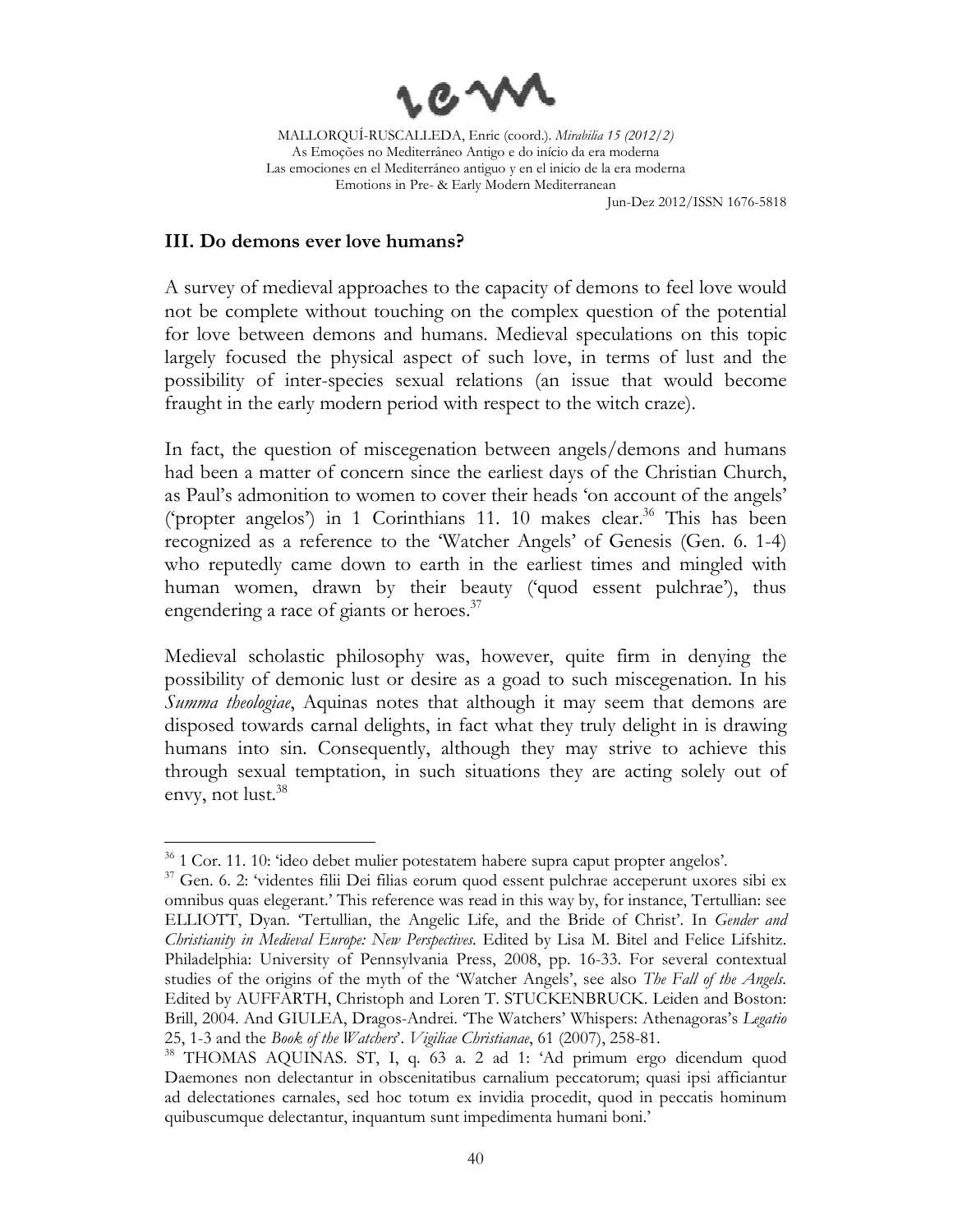

Jun-Dez 2012/ISSN 1676-5818

This position is fundamentally allied with Aquinas's conception of pleasure (*concupiscentia*) as a passion of the soul (*passio animae*), which means that it must necessarily be located both in the soul (in the sensitive appetite) and in the body.<sup>39</sup> As incorporeal beings, therefore, demons must remain wholly without the capacity to experience any passion of the soul, including desire (or lust).

While Aquinas's speculations are thus traditionally scholastic, William of Auvergne raises quite a different array of often inventive reasons why demons would not lust after humans. Perhaps the most surprising of these, given the subsequent early modern history of demonic paranoia, with its attendant images of grotesquely misshapen and animalistic demons, is the natural fineness of the demon as a spiritual being. William adduces the natural order of creation to show that demons, as wholly spiritual creatures (despite their current fallen nature), must still necessarily be a more refined form of creation than embodied humanity.

He asks: 'What lustful desire can there be in these kinds of spiritual beings for another species, and one far less noble than they themselves are?'. On the contrary, William asserts, it is far more likely that if demons did suffer from the goads of lust, their focus would be on their own kind, not another, 'since there is greater beauty in their own kind than in the race of women and men, for bodily beauty does not compare with spiritual beauty'.<sup>40</sup>

Also unexpected, perhaps, in the context of the philosophical writings of a priest and the bishop of Paris, is an additional argument against demonic lust that William draws from the human physiology of sex. He argues that the natural culmination of sexual activity, and its primary pleasure, is ejaculation. Since demons, as incorporeal beings, cannot emit semen, a major reason for their supposed proclivity towards sex is removed.

<sup>&</sup>lt;sup>39</sup> *Ibid.*, IaIIae, q. 30 a. 1 co: 'Talis autem delectationis appetitus videtur esse concupiscentia, quae simul pertineat et ad animam et ad corpus, ut ipsum nomen concupiscentiae sonat. Unde concupiscentia, proprie loquendo, est in appetitu sensitivo'.

<sup>40</sup> WILLIAM OF AUVERGNE. *De universo*, IIIa-IIae, c. XXV, p. 1070bG-H: 'Quæ concupiscentia libidinosa potest esse hujusmodi spirituum in substantias alterius specie, & longè ignobiliores, quàm ipsi sunt?...Ampliùs. Si est eis concupiscentia, & tantus ardor carnalis voluptatis, cur non in propriam speciem magis inardescunt, quàm in alienam, cùm major pulchritudo sit in specie propria, quàm in specie mulierum, & virorum; non enim comparabilis est pulchritudo corporalis ad pulchritudinem spiritualem.'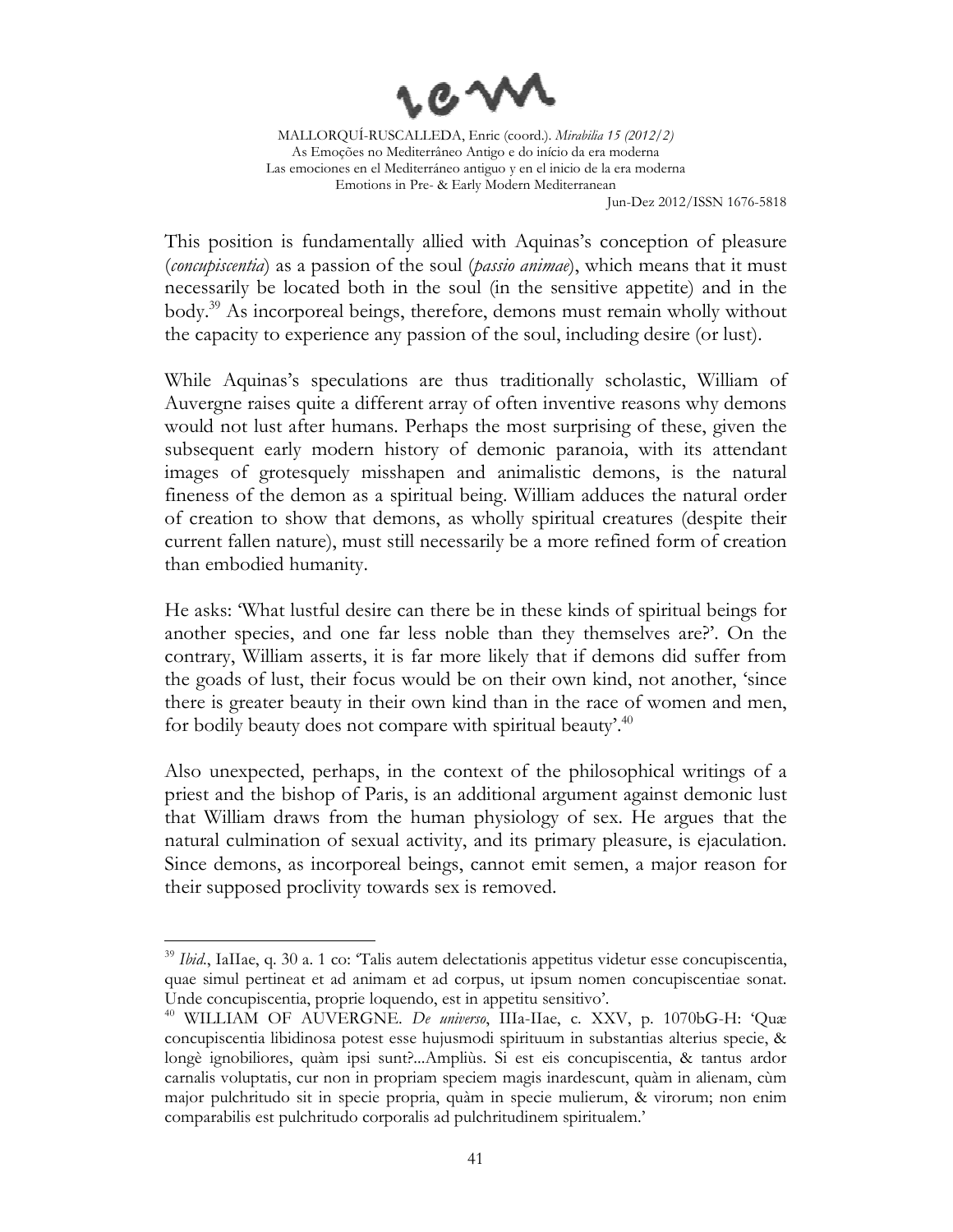

Jun-Dez 2012/ISSN 1676-5818

Against those who suggest that demons impregnate human women by various means of collecting and transferring semen into them, William retorts that this kind of artificial insemination hardly bears the hallmarks of unconstrained desire and so does not provide evidence of demonic lust.<sup>41</sup> Finally William turns to the question of sexual preference in order to demolish the idea that demons feel lust for humans. If demons were truly driven mad by the raging fires of lust, he suggests, there would be no limits as to their sexual targets, and males would be as much at risk of demonic copulation as women apparently are.

Yet, he contends, there is and never has been any account of demons behaving in a sodomitic manner. Consequently, he concludes, there is no lust in demons−and it is all the more shameful that there should exist sodomitic lust between men, when even demons, who strive to pollute humanity in almost every way possible, hold themselves aloof from such an activity.<sup>42</sup>

This understanding of the incapacity of demons as incorporeal, spiritual creatures to experience lust does not seem to have been limited to the world of scholastic philosophy, but to have permeated through to pastoral and monastic contexts as well. This is revealed by one of the tales told by Caesarius of Heisterbach in the *Dialogus miraculorum*. A pious young girl sworn to virginity is constantly assailed by a demon in the form of a handsome and well-dressed young man.

<sup>&</sup>lt;sup>41</sup> *Ibid.*, IIIa-IIae, c. XXV, p. 1070bG-H: 'Non est igitur commixtio inter hujusmodi spiritus, & mulieres, vera inquam commixtio à parte spirituum, cùm nulla sit ex parte illorum seminis generativi in vas generationis transfusio...Dico in hoc, quia nulla est voluptas conjunctionis hujusmodi, cùm voluptas concubitus potissimùm consistat in effusione seminis, nulla autem est voluptas libidinosa in translatione seminis hujusmodi.'

<sup>42</sup> *Ibid*., IIIa-IIae, c. XXV, p. 1070bG-H: 'quomodò à sodomitica libidine immunes essent, ut non vel in viros nostros, vel in masculos suos concupiscentia insanirent...Nec igitur prætereundum est, quòd nec ipsi invicem istam abominationem, videlicet sodomiticam exercere, vel unquàm exercuisse, dicti sunt. In quo non mediocriter confunditur sodomitarum flagitiositas, cùm ab ea se contineant ipsi maligni spiritus, qui ad fædandam humanam naturam totis studiis invigilant, & totis viribus elaborant.' Elliott notes that in the thirteenth century, 'Demons play a modest, but interesting, role in securing "normative" sexual categories through their revulsion from "unnatural" sex': see ELLIOTT. 'On Angelic Disembodiment and the Incredible Purity of Demons'. In Elliott. *Fallen Bodies: Pollution, Sexuality, and Demonology in the Middle Ages*. Philadelphia: University of Pennsylvania Press, 1999. pp. 127-56 (p. 151).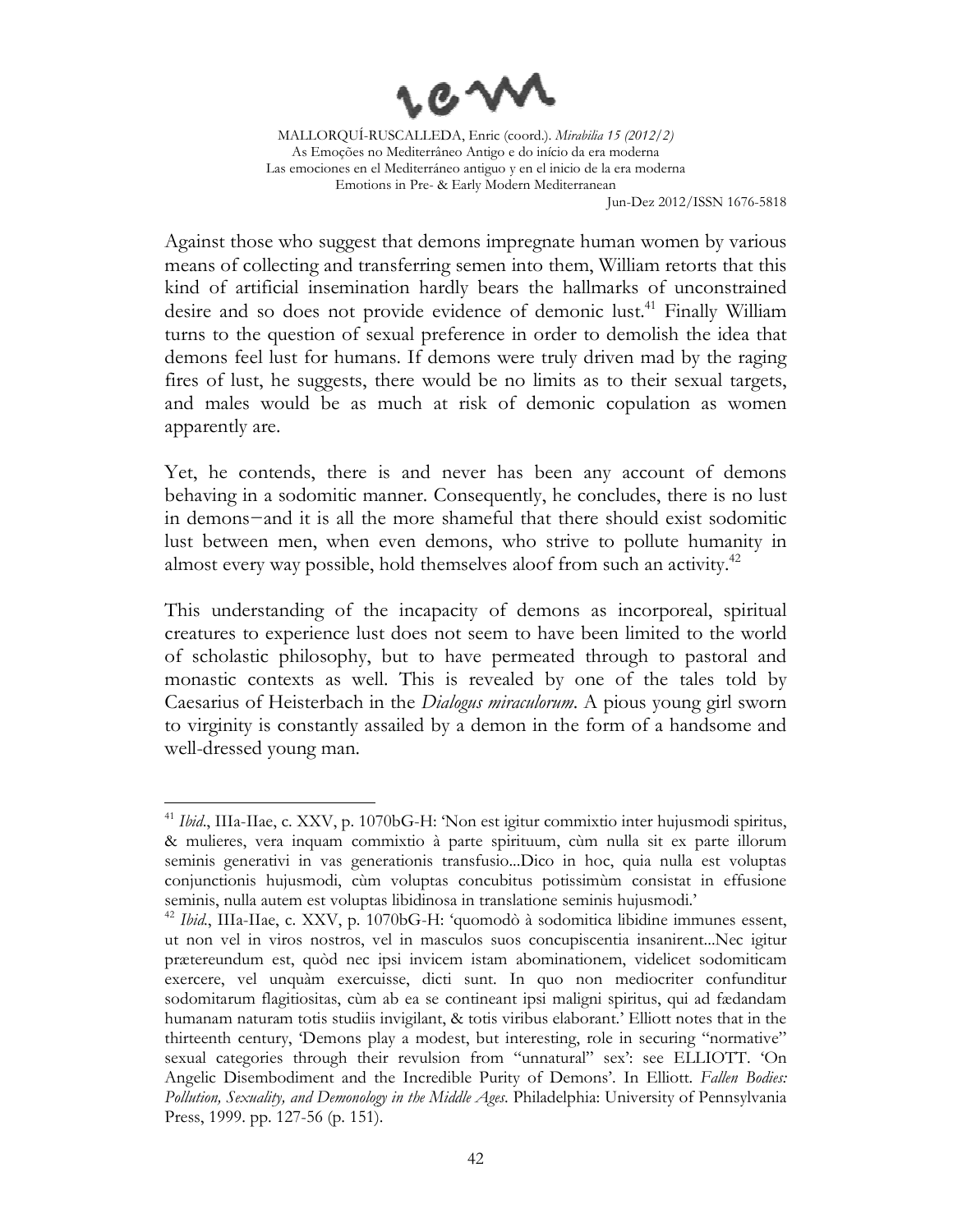

Jun-Dez 2012/ISSN 1676-5818

The demon's motive is given as the traditional one of envy− 'Invidens diabolus tantae virtuti'−although Caesarius soon after also refers to the demon as 'that licentious spirit' ('lascivus ille spiritus)', indicating perhaps a certain contemporary ambivalence in understandings of demonic sexual desire. Finally compelled by the girl's suspicious questioning of who and what it actually is, the demon blurts out: 'I am a devil' ('Ego sum diabolus'). Intriguingly, the girl then argues that such a creature should have no association with things of the flesh: 'Why then do you demand a carnal union, which is known to be contrary to your nature? $143$  It is telling that not only is a (presumably unlettered) young girl shown to be aware of the incompatibility of sexuality and incorporeal natures, but that she also characterizes it as a matter that is widely known: 'dignoscitur'. In turn the demon replies that it does not require physical consummation with her, merely her consent to the  $\sin^{44}$ 

The matter of demonic sexuality, having been raised, is then settled in the traditional manner: the demon is not lustful of itself, but works only to provoke sin in humans. Yet it was clearly a troubling matter and Caesarius reverts to it at the end of the tale, having the Novice restate his surprise that a demon should, against its own nature, seek and desire carnal copulation.<sup>45</sup> To this the Monk replies that it is not surprising that demons should importune women, but extraordinary that they should actually become physically intimate with them−although he then goes on to relate subsequent tales in which just such things occur.<sup>46</sup>

Beyond the question of whether or not demons could feel lust in their seductions of humans, it is revealing that a number of medieval tales posit a deeper emotional connection−love of some sort−developing between demons and their human lovers.<sup>47</sup> Caesarius relates a story of a relationship

<sup>43</sup> *Dialogus miraculorum*, ed. Strange, D. III, Cap. VI, p. 116: 'quid ergo exigis carnale coniugium, quod naturae tuae dignoscitur esse contrarium?'

<sup>&</sup>lt;sup>44</sup> *Ibid.*, p. 116: 'Tu tantum mihi consenti, nihil aliud a te nisi copulae consensum requiro.'

<sup>&</sup>lt;sup>45</sup> Ibid., p. 119: 'non desino mirari, quod daemon, cum spiritus sit, copulam carnalem contra suam naturam concupiscat et requirat.'

<sup>46</sup> *Ibid.*, p. 119: 'Non mirum quod daemones feminas procantur; sed quod illis commiscentur mirabile est valde'.

 $47$  Elliott notes wryly: 'Once a woman had consented to seduction by an incubus, the resulting bond was seemingly as indissoluble and stifling as a bad marriage': see ELLIOTT. 'From Sexual Fantasy to Demonic Defloration'. In Elliott. *Fallen Bodies*. pp. 35-60 (p. 54).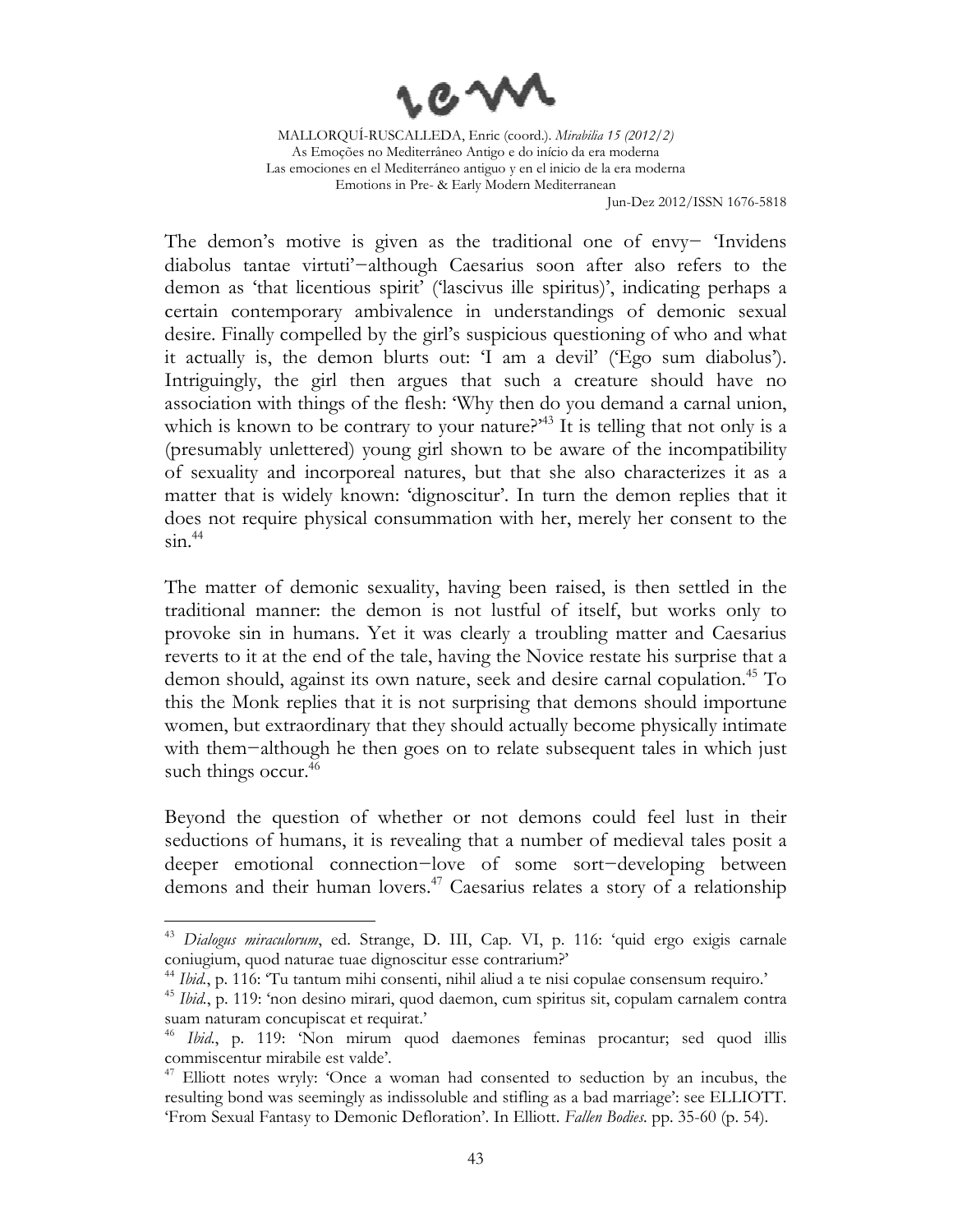

Jun-Dez 2012/ISSN 1676-5818

between a young girl and her demon lover in which the girl, locked away in an upper room by her father because of her alluring beauty, has been seduced by a demon in the form of a handsome man.<sup>48</sup>

In short, the girl is brought both to love ('in amorem') and a sexual relationship. Breaking down in tears some time later and confessing her situation to her father, he removes her at once across the Rhine, hoping by this to sever her association with the demon. When the demon discovers his loss, he is violently upset and confronts the father. It is telling that when he demands to know the whereabouts of his lover he exclaims: 'why have you taken my wife away from me?' ('quare abstulisti mihi uxorem meam?'), indicating that, at least in his mind, there existed the sense of a formal and recognizable relationship between himself and his lover.<sup>49</sup>

By the same token, in his *Speculum naturale*, Vincent of Beauvais relates a tale concerning a demonic female phantasm (whom the marginal gloss in the 1624 edition refers to as a 'Diabolus succuba') who is found swimming in the ocean by a young man. Taken with her, despite the fact that he cannot coerce her to utter any words, he leads her home and marries her ('tandem in vxorem solemniter accepit'), and in time she bears him a son. Later upbraided by a friend for having taken a demon ('phantasma') into his home, the young man begins to grow afraid and, threatening his son at sword point, demands that his demon wife speak out and tell him her origins.

She replies: 'Woe to you, wretched man, you have lost a good wife ('vtilem…vxorem') now that you have forced me to speak. I would have been with you and it would have been good for you, if you had allowed me to maintain the silence that was enjoined upon me'.<sup>50</sup> At that she vanishes, and later takes her son with her. Here then we find the demonic partner in a

<sup>&</sup>lt;sup>48</sup> It is, incidentally, a testament to the contemporary interest in how the machinations of demons functioned in practice that Caesarius specifies that she is tempted both internally by suggestion—'intus suggestione latenti'—and externally by the demon's blandishing words—'foris locutione blandiente': see *Dialogus miraculorum*, ed. Strange, D. III, Cap. VIII, p. 121.

<sup>&</sup>lt;sup>49</sup> *Dialogus miraculorum*, ed. Strange, p. 121. This is also discussed by ELLIOTT in 'From Sexual Fantasy to Demonic Defloration', p. 55.

<sup>50</sup> VINCENT OF BEAUVAIS. *Speculum naturale*, Bk II, cap. CXXVI, cols 156-157: 'Væ inquit tibi misero, vtilem perdis vxorem dum me cogis effari. Tecum forem, & tibi benè foret, si iniunctum mihi silentium tenere permisisses.'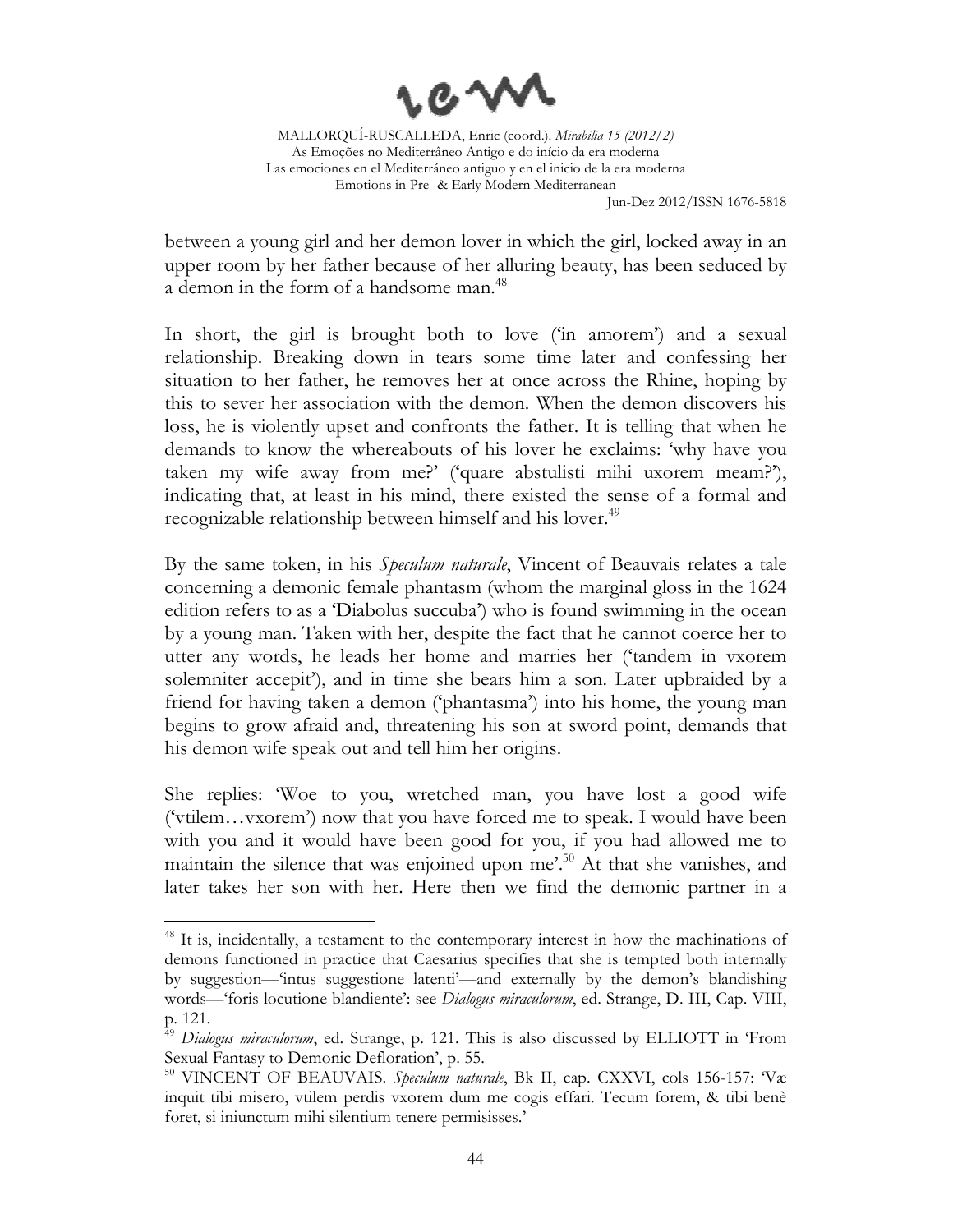

Jun-Dez 2012/ISSN 1676-5818

relationship with a human identifying it specifically as a formal marriage and a monogamous, procreative, and long-term bond. It is perhaps worth noting that also present in this story is the assumption that a mother demon will act to save the life of her half-human offspring, even where that means acting counter to her own best interests.

# **Conclusion**

Despite a dominant cultural paradigm that depicted demons as consumed by hatred, wrath, envy, and malice, Western medieval culture appears also to have harboured a submerged but persistent memory of demons as creatures once endowed with love and still occasionally liable to its prickings. Peter Olivi theorized the companionable love−the *amicitia*−between the angels in Heaven as the primary motivating impulse behind their rebellion and fall, since their experiential enjoyment of each other subsumed the love they should properly have borne towards their Creator. Once flung down from Heaven, there remained in these now demonic creatures the original natural love ('naturalis dilectio') with which they had been created, but in a form irretrievably stunted and invalid.

This love was not and could not be wholly extinguished, but at the same time, it was unable ever to function as it should. Incapable now of loving either each other or God, their relations with humans remained, however, a disturbingly open question. While the possibility of lust was denied to them by scholastic philosophy, their potential to enter and experience love relationships with humans was raised in a range of monastic tales, harking back perhaps to earlier folkloric stories.

Interrogating the capacity for love amongst demons also raises troubling questions about the nature of love itself. In such scholastic theories and monastic tales, it is revealed as a force that can, through misdirection, overthrow the divine order of Creation, lead to dangerous inter-species miscegenation, and become degraded into the negative passions of pride, ambition, envy, and jealousy. Love in the time of demons is, then, a contradictory concept, producing more sympathetic views of demonic beings, yet darker and more contingent understandings of the boundaries and consequences of love.